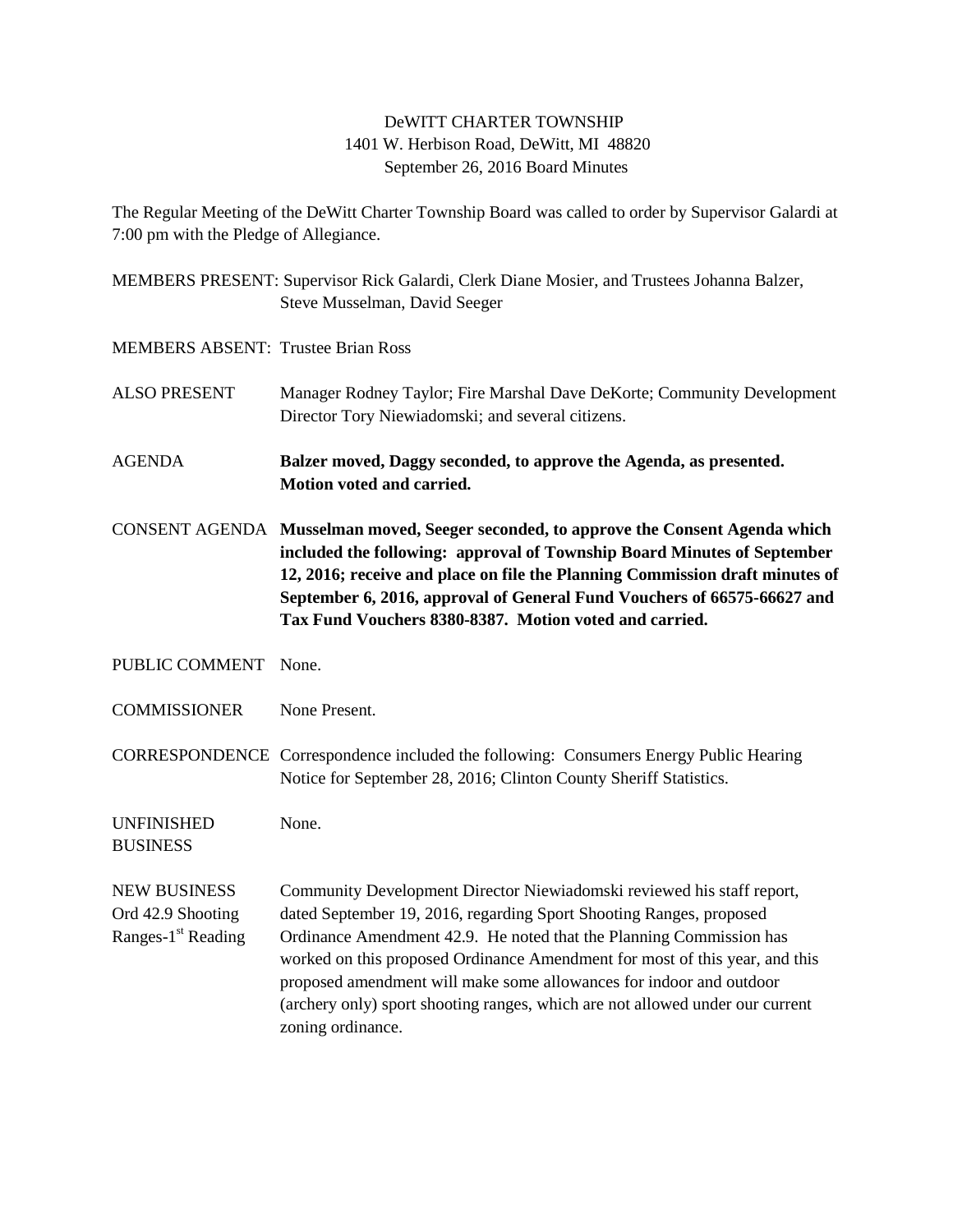The amendment was discussed, and some non-substantive minor language changes were made which will reflect in the published/posted copies prior to Second Reading.

Mosier stated that she appreciates that the Planning Commission worked hard on this matter. She pointed out that this amendment is less restrictive than the regulations currently in place, but she believes the community is largely supportive of the indoor shooting range allowance, if properly regulated, so she will support this change.

**Mosier moved, Balzer seconded, based on a recommendation from the Planning Commission at their meeting of September 6, 2016, and after finding that the proposed amendment has complied with the process for amending the Zoning Ordinance, to approve on First Reading Zoning ordinance Amendment 42.9 which provides requirements to permit commercial shooting range facilities within the DeWitt Charter Township Zoning Ordinance.**

**AYES: Balzer, Daggy, Mosier, Galardi, Seeger, Musselman NAYS: None Motion carried.**

Shadybrook Condo Community Development Director Niewiadomski reviewed his memos dated PhII Res/Prof Office September 19, 2016, for Shadybrook Phase II Residential & Professional Office.

> **Musselman moved, Seeger seconded, as recommended by the Planning Commission, the Township Board grant Step II approval for the Shadybrook Phase II Residential Condominium project, based on plans last revised on August 8, 2016, subject to the following conditions:**

- **1 That this approval is only valid for residential units 31-48.**
- **2 That the applicant constructs the lift station and provides improved access to the lift station that is acceptable by SCCMUA and the Township Engineer as well as ensuring temporary easements are recorded guaranteeing access to the lift station until future phases are developed.**
- **3 That the applicant provides a detailed street tree plan prior to Final Plan approval that meets the ordinance requirements.**
- **4 The site condominium variances granted during the original design in 2004 are consistent with the plans submitted for reduced right-of-way and the block length.**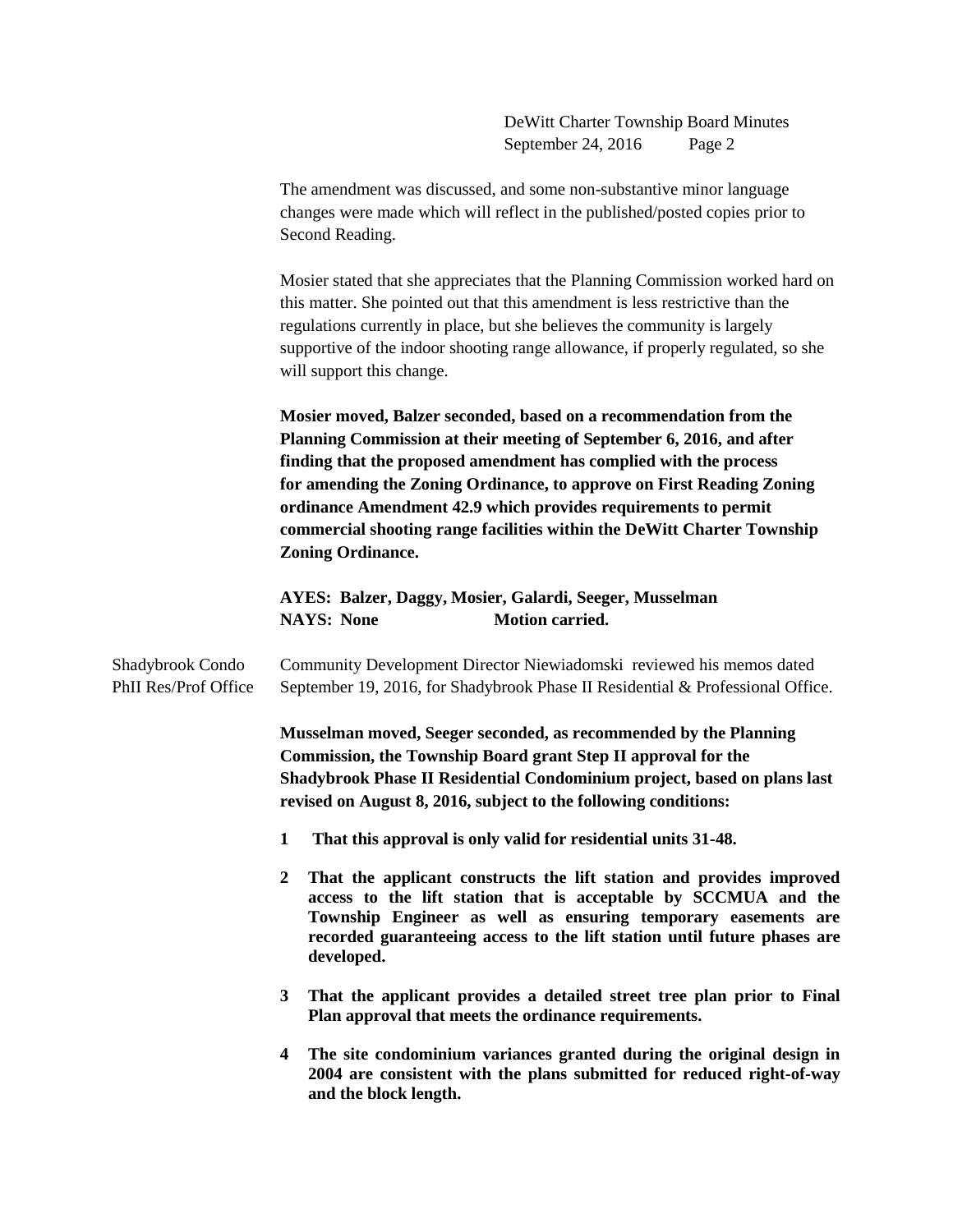- **5 The Master Deed shall be subject to review prior to final plan approval. The Master Deed shall include provisions for assuring that the Condominium can adequately address the eighteen buildable lots during this phase of the project.**
- **6 The applicant shall comply with the requirements of all reviewing and permitting agencies.**
- **7 Construction activities shall not commence on the property until the applicant has received written authorization to proceed from the Township Engineer after a pre-construction meeting is held.**
- **8 The layout is consistent with the Planned Unit Development that was approved by Special Use Permit (15-99003).**

**Motion voted and carried.**

**Musselman moved, Seeger seconded, recommended by the Planning Commission, the Township Board grant Step II approval for the Shadybrook Phase II Professional Office Condominium project, based on plans last revised on August 8, 2016, subject to the following conditions:**

- **1 That this approval is only valid for one professional office building and each professional office building is subject to Site Plan Review.**
- **2 That the applicant provides interconnected sidewalks between the proposed office buildings as well as along the primary entrance from Panther Drive connecting to the internal sidewalks for the professional office buildings and be prior to Step III approval.**
- **3 That the perimeter landscaping shall be installed for the entire professional center condominium prior to the certificate of occupancy for the first professional office building.**
- **4 The Master Deed shall be subject to review prior to final plan approval. The Master Deed shall include provisions for assuring that the Condominium can adequately address one professional office building at this time.**
- **5 The applicant shall comply with the requirements of all reviewing and permitting agencies.**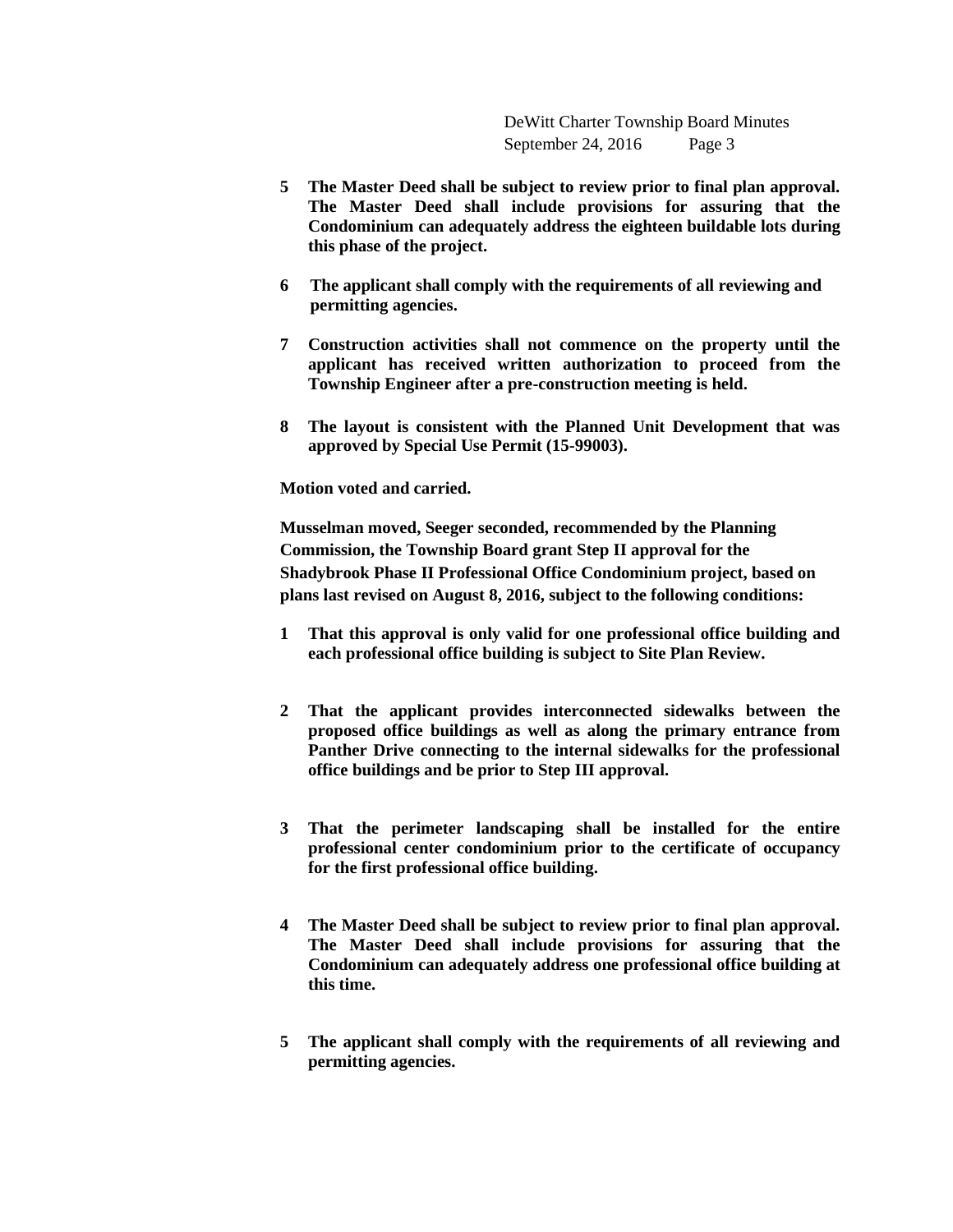|                                           | Construction activities shall not commence on the property until the<br>6<br>applicant has received written authorization to proceed from the<br>Township Engineer after a pre-construction meeting is held.                                                                                               |  |
|-------------------------------------------|------------------------------------------------------------------------------------------------------------------------------------------------------------------------------------------------------------------------------------------------------------------------------------------------------------|--|
|                                           | The layout is consistent with the Planned Unit Development that was<br>7<br>approved by Special Use Permit (15-99003).                                                                                                                                                                                     |  |
|                                           | Motion voted and carried.                                                                                                                                                                                                                                                                                  |  |
| Communities                               | Redevelopment Ready Community Development Director Niewiadomski reviewed his memo, dated<br>September 20, 2016, detailing the Redevelopment Ready Communities Program,<br>and how the program fits into the Township's Strategic Plan.                                                                     |  |
|                                           | Mosier moved, Daggy seconded, to authorize staff to initiate the process with<br>the MEDC to become certified as a Redevelopment Ready Community<br>(RRC). Motion voted and carried.                                                                                                                       |  |
| Trust & Agency<br><b>Dormant Accounts</b> | Manager Taylor explained that the Trust and Agency accounts have four<br>accounts which have had no activity in many years. He suggest that these<br>be cleared and the balances be returned to the General Fund.                                                                                          |  |
|                                           | Trustee Balzer suggested that it might be appropriate to keep the Senior Program<br>Funds within the Trust and Agency since the Senior Committee is currently<br>meeting and may need funds to further their mission.                                                                                      |  |
|                                           | Seeger moved, Musselman seconded, to approve transferring the following:                                                                                                                                                                                                                                   |  |
|                                           | From 701-000-283-026 (Parks & Rec Playground Equip) \$1,878.64<br>From 701-000-283-027 (Police Bike Patrol) \$566.83<br>From 701-000-283-045 (Parks & Rec Programs) \$424.00<br>To 101-000-694-000 General Fund Miscellaneous Revenue<br>Motion voted and approved.                                        |  |
| <b>Budget Adjustment</b>                  | Manager Taylor reviewed his request for a budget adjustment and requires for<br>additional funds for Code Enforcement Services, as explained in his memo<br>dated September 23, 2016.                                                                                                                      |  |
|                                           | Clerk Mosier stated that she certainly supports this request, and noted that more<br>funds may be necessary if we continue to serve our community through the<br>Property Maintenance Code. She provided some examples of contacts from<br>residents who continue to need our help in their neighborhoods. |  |